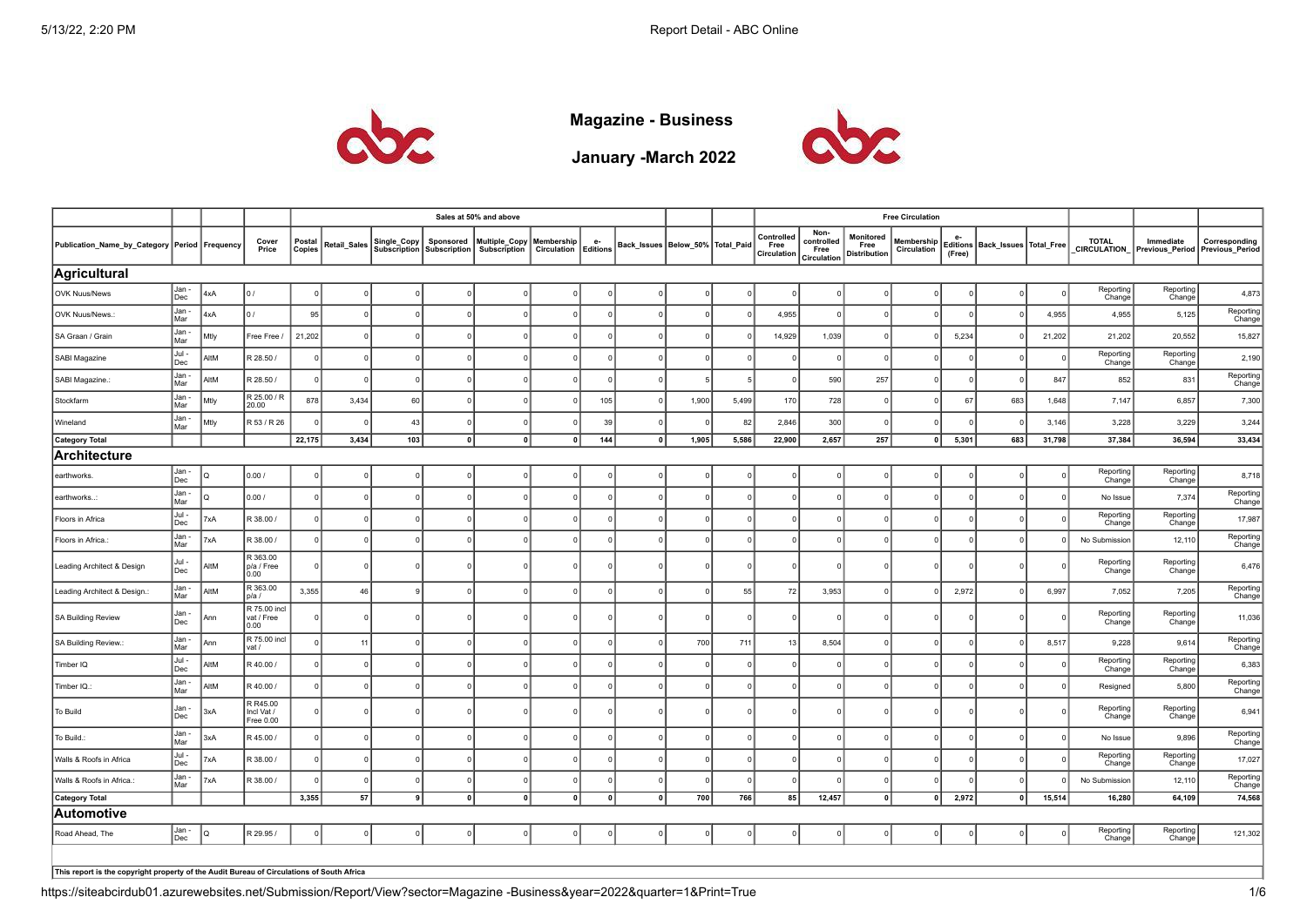|                                                                                           |                |      |                        |                  |              |                |                                                    | Sales at 50% and above        |                                    |              |                                      | <b>Free Circulation</b> |          |                                   |                                           |                                          |                           |              |                                     |        |                                    |                     |                                                  |
|-------------------------------------------------------------------------------------------|----------------|------|------------------------|------------------|--------------|----------------|----------------------------------------------------|-------------------------------|------------------------------------|--------------|--------------------------------------|-------------------------|----------|-----------------------------------|-------------------------------------------|------------------------------------------|---------------------------|--------------|-------------------------------------|--------|------------------------------------|---------------------|--------------------------------------------------|
| Publication_Name_by_Category Period Frequency                                             |                |      | Cover<br>Price         | Postal<br>Copies | Retail_Sales |                | Single_Copy Sponsored<br>Subscription Subscription | Multiple_Copy<br>Subscription | Membership<br>Circulation Editions | e-           | Back_Issues   Below_50%   Total_Paid |                         |          | Controlled<br>Free<br>Circulation | Non-<br>controlled<br>Free<br>Circulation | Monitored<br>Free<br><b>Distribution</b> | Membership<br>Circulation | e-<br>(Free) | Editions   Back_Issues   Total_Free |        | <b>TOTAL</b><br><b>CIRCULATION</b> | Immediate           | Corresponding<br>Previous_Period Previous_Period |
| Taxi Guardian                                                                             | Jan -<br>Mar   | Mtly | Free /                 | $\Omega$         |              | $\Omega$       |                                                    |                               |                                    |              |                                      |                         |          |                                   | 465                                       | -0                                       | $\Omega$                  |              |                                     | 465    | 465                                | New Member          | New Member                                       |
| <b>Category Total</b>                                                                     |                |      |                        | $\mathbf{0}$     | 0            | $\mathbf 0$    |                                                    | $\mathbf 0$                   | $\mathbf{0}$                       | $\mathbf 0$  | $\mathbf 0$                          | $\mathbf 0$             | 0        |                                   | 465                                       | 0                                        | $\mathbf 0$               | $\mathbf{0}$ |                                     | 465    | 465                                | 0                   | 121,302                                          |
| <b>Civil Construction</b>                                                                 |                |      |                        |                  |              |                |                                                    |                               |                                    |              |                                      |                         |          |                                   |                                           |                                          |                           |              |                                     |        |                                    |                     |                                                  |
| Civil Engineering                                                                         | Jan -<br>Mar   | 11xA | R 66.00 /              |                  |              |                |                                                    |                               |                                    |              |                                      |                         |          |                                   |                                           |                                          |                           |              |                                     |        | <b>Changed Sector</b>              | 15,129              | 14,240                                           |
| Concrete Trends                                                                           | Jan -<br>Dec   | lo.  | Free 0.00<br>R 0.00    | $\Omega$         |              | $\Omega$       |                                                    |                               |                                    |              |                                      |                         |          |                                   |                                           |                                          | $\Omega$                  |              |                                     |        | Reporting<br>Change                | Reporting<br>Change | 1,968                                            |
| Construction Review.                                                                      | Jul -<br>Dec   | AltM | 35.00 /                | $\Omega$         |              |                |                                                    |                               |                                    |              |                                      |                         |          |                                   |                                           |                                          | $\Omega$                  |              |                                     |        | Reporting<br>Change                | Reporting<br>Change | 1,805                                            |
| <b>Construction World</b>                                                                 | Jan -<br>Mar   | Mtly | Free 0.00 /            | $\mathbf 0$      |              |                |                                                    |                               |                                    |              |                                      |                         |          |                                   | 1,912                                     |                                          |                           | 12,827       |                                     | 14,739 | 14,739                             | 13,825              | 11,985                                           |
| <b>IMIESA</b>                                                                             | Jan -<br>Mar   | 11xA | R 50.00 /<br>Free 0.00 | 405              |              |                |                                                    |                               |                                    |              |                                      |                         |          |                                   | 160                                       |                                          | 227                       | 11,009       |                                     | 11,396 | 11,396                             | 11,787              | 13,055                                           |
| Spec Handbooks                                                                            | Jan -<br>Dec   | Ann  | R 162.91/              | $\Omega$         |              | $\Omega$       |                                                    |                               |                                    |              |                                      |                         |          |                                   |                                           |                                          |                           |              |                                     |        | Reporting<br>Change                | Reporting<br>Change | 2,405                                            |
| Spec Handbooks.                                                                           | Jan -<br>Mar   | Ann  | R 162.91 /             | $\mathbf 0$      |              | $\overline{0}$ |                                                    |                               |                                    |              |                                      |                         |          |                                   |                                           |                                          |                           |              |                                     |        | No Issue                           | 7,995               | Reporting<br>Change                              |
| <b>Category Total</b>                                                                     |                |      |                        | 405              | 0            | 0              | 0                                                  | -o l                          | 0                                  | 0            | 0                                    | $\mathbf{0}$            | 0        | 0                                 | 2,072                                     | 0                                        | 227                       | 23,836       | $\Omega$                            | 26,135 | 26,135                             | 48,736              | 45,458                                           |
| Communications                                                                            |                |      |                        |                  |              |                |                                                    |                               |                                    |              |                                      |                         |          |                                   |                                           |                                          |                           |              |                                     |        |                                    |                     |                                                  |
| Nex Media                                                                                 | Jul -<br>Jun   | 4xA  | Free Free /            | 142              |              |                |                                                    |                               |                                    |              |                                      |                         |          | 3,000                             |                                           | 990                                      |                           | 53,035       |                                     | 57,025 | 57,025                             | 57,025              | 42,757                                           |
| <b>SA Profile</b>                                                                         | Jan -<br>Dec   | Ann  | R 95.00 Incl<br>vat /  | $\mathbf 0$      |              | 0              |                                                    |                               |                                    |              |                                      |                         |          |                                   |                                           |                                          |                           |              |                                     |        | Reporting<br>Change                | Reporting<br>Change | 28,307                                           |
| SA Profile.:                                                                              | Jan -<br>Mar   | Ann  | R 95.00 /              | $\mathbf 0$      |              | $\Omega$       |                                                    |                               |                                    |              |                                      |                         |          |                                   |                                           |                                          | $\mathbf 0$               |              |                                     |        | No Issue                           | 9,511               | Reporting<br>Change                              |
| Service                                                                                   | Jan -<br>Mar   | lo.  | ree /                  | <sup>0</sup>     |              |                |                                                    |                               |                                    |              |                                      |                         |          |                                   | 4,952                                     |                                          | $\Omega$                  |              |                                     | 4,952  | 4,952                              | 4,946               | New Member                                       |
| The Gapp Magazine                                                                         | Jul -<br>Dec   | AltM | Free 0.00 /            | $\Omega$         |              | $\Omega$       |                                                    |                               |                                    |              |                                      |                         |          |                                   |                                           |                                          |                           |              |                                     |        | Reporting<br>Change                | Reporting<br>Change | 2,140                                            |
| The Gapp Magazine.                                                                        | Jan -<br>Mar   | AltM | Free 0.00 /            | 103              |              | $\Omega$       |                                                    |                               |                                    |              |                                      |                         |          | 1,800                             |                                           |                                          |                           | 8,953        |                                     | 10,753 | 10,753                             | Reporting<br>Change | Reporting<br>Change                              |
| <b>Category Total</b>                                                                     |                |      |                        | 245              | $\mathbf{0}$ | 0              |                                                    | $\Omega$                      | $\Omega$                           | $\mathbf{0}$ | 0                                    | $\mathbf{0}$            | 0        | 4,800                             | 4,952                                     | 990                                      | 0                         | 61,988       | 0                                   | 72,730 | 72,730                             | 71,482              | 73,204                                           |
| <b>Electrical Engineering</b>                                                             |                |      |                        |                  |              |                |                                                    |                               |                                    |              |                                      |                         |          |                                   |                                           |                                          |                           |              |                                     |        |                                    |                     |                                                  |
| Electricity & Control                                                                     | Jan -<br>Mar   | Mtly | Free 0.00 /            | $\Omega$         |              | $\Omega$       |                                                    |                               |                                    |              |                                      |                         |          |                                   | 1,948                                     | $\Omega$                                 | $\Omega$                  | 10,284       |                                     | 12,232 | 12,232                             | 11,338              | 9,559                                            |
| ESI Africa                                                                                | Jul -<br>Jun   | lQ   | Free 0.00 /            | $\Omega$         |              | $\Omega$       |                                                    |                               |                                    |              |                                      |                         |          | 89                                | 2,502                                     |                                          |                           |              |                                     | 2,591  | 2,591                              | 2,591               | No Submission                                    |
| Sparks Electrical News                                                                    | Jan -<br>Mar   | Mtly | Free 0.00 /            | $\Omega$         |              | $\Omega$       |                                                    |                               |                                    |              |                                      |                         |          |                                   | 1,947                                     |                                          |                           | 11,024       |                                     | 12,97' | 12,971                             | 12,072              | 10,151                                           |
| <b>Category Total</b>                                                                     |                |      |                        | 0                | 0            | $\mathbf 0$    |                                                    | $\mathbf{0}$                  | 0                                  | 0            | $\mathbf 0$                          | $\mathbf{0}$            | 0        | 89                                | 6,397                                     | 0                                        | 0                         | 21,308       | $\overline{\mathbf{0}}$             | 27,794 | 27,794                             | 26,001              | 19,710                                           |
| <b>Engineering - Other</b>                                                                |                |      |                        |                  |              |                |                                                    |                               |                                    |              |                                      |                         |          |                                   |                                           |                                          |                           |              |                                     |        |                                    |                     |                                                  |
| Capital Equipment News                                                                    | Jan -<br>Mar   | Mtly | Free 0.00 /            |                  |              |                |                                                    |                               |                                    |              |                                      |                         |          |                                   | 1,942                                     |                                          |                           | 9,752        |                                     | 11,694 | 11,694                             | 10,753              | 9,127                                            |
| Dataweek                                                                                  | Jan -<br>Mar   | Mtly | R 16.00 /              | q                |              | $\Omega$       |                                                    |                               |                                    |              |                                      |                         |          | 983                               | 1,460                                     |                                          |                           | 348          |                                     | 2,791  | 2,791                              | 2,820               | 2,654                                            |
| MechChem Africa.                                                                          | Jul -<br>Dec   | AltM | 0.00/                  | $\mathbf 0$      |              | $\Omega$       |                                                    |                               |                                    |              |                                      |                         |          |                                   |                                           |                                          |                           |              |                                     |        | Reporting<br>Change                | Reporting<br>Change | 6,305                                            |
| MechChem Africa                                                                           | Jan -<br>Mar   | AltM | 0.00/                  | $\Omega$         |              | $\Omega$       |                                                    |                               |                                    |              |                                      |                         |          |                                   | 1,460                                     |                                          |                           | 7,421        |                                     | 8,881  | 8,881                              | 8,042               | Reporting<br>Change                              |
| <b>Motion Control</b>                                                                     | Jul -<br>Jun   | lο   | R 30.00 /              | 9                |              | $\Omega$       |                                                    |                               |                                    |              |                                      |                         |          | 378                               | 1,602                                     |                                          |                           |              |                                     | 1,980  | 1,980                              | 1,980               | No Submission                                    |
| Motion Control.:                                                                          | Jan -<br>Mar   | Ιo   | R 30.00 /              | $\overline{7}$   |              | $\Omega$       |                                                    |                               |                                    |              |                                      |                         |          | 441                               | 1,462                                     |                                          |                           | 107          |                                     | 2,010  | 2,010                              | 2,008               | Reporting<br>Change                              |
| Plumbing Africa                                                                           | Jan -<br>l Mar | Mtly | R 79.80 /<br>Free Free | 86               |              | $\mathbf 0$    |                                                    |                               |                                    |              | $\mathbf 0$                          | 107                     | 107      | 1,551                             | 2,747                                     | $\Omega$                                 | $\mathbf 0$               | 5,336        |                                     | 9,634  | 9,741                              | 9,627               | 8,370                                            |
| Refrigeration and Airconditioning                                                         | Jan -<br>Mar   | Mtly | R 79.80 /<br>Free Free | 51               |              | $\mathbf 0$    |                                                    | $\Omega$                      |                                    | $\Omega$     |                                      | 17                      | 17       | 1,058                             | 1,316                                     | $\Omega$                                 |                           | 4,329        |                                     | 6,703  | 6,720                              | 6,992               | 8,651                                            |
| SA Instrumentation & Control                                                              | Jan -<br>Mar   | Mtly | R 26.00 /              | $\overline{7}$   |              | $\Omega$       |                                                    |                               |                                    |              |                                      |                         |          | 1,340                             | 2,343                                     |                                          | $\mathbf 0$               | 396          |                                     | 4,079  | 4,079                              | 4,106               | 3,934                                            |
| Water & Sanitation Africa                                                                 | Jul -<br>Dec   | AltM | R 50.00 / R<br>200.00  | $\Omega$         |              | $\Omega$       |                                                    |                               |                                    |              |                                      |                         |          |                                   | $\Omega$                                  |                                          | $\Omega$                  |              |                                     |        | Reporting<br>Change                | Reporting<br>Change | 5,584                                            |
| Water & Sanitation Africa.:                                                               | Jan -<br>Mar   | AltM | R 50.00 /              | 528              |              | 0              |                                                    | $\Omega$                      |                                    | $\Omega$     | $^{\circ}$                           | $\Omega$                | $\Omega$ | 40                                | 45                                        | $\mathbf 0$                              | 467                       | 6,305        |                                     | 6,857  | 6,857                              | 6,929               | Reporting<br>Change                              |
| Category Total                                                                            |                |      |                        | 697              | 0            | 0              | 0                                                  | 0                             | 0                                  | 0            | 0                                    | 124                     | 124      | 5,791                             | 14,377                                    | 0                                        | 467                       | 33,994       | 0                                   | 54,629 | 54,753                             | 53,257              | 44,625                                           |
| <b>Health and Wellbeing</b>                                                               |                |      |                        |                  |              |                |                                                    |                               |                                    |              |                                      |                         |          |                                   |                                           |                                          |                           |              |                                     |        |                                    |                     |                                                  |
| This report is the copyright property of the Audit Bureau of Circulations of South Africa |                |      |                        |                  |              |                |                                                    |                               |                                    |              |                                      |                         |          |                                   |                                           |                                          |                           |              |                                     |        |                                    |                     |                                                  |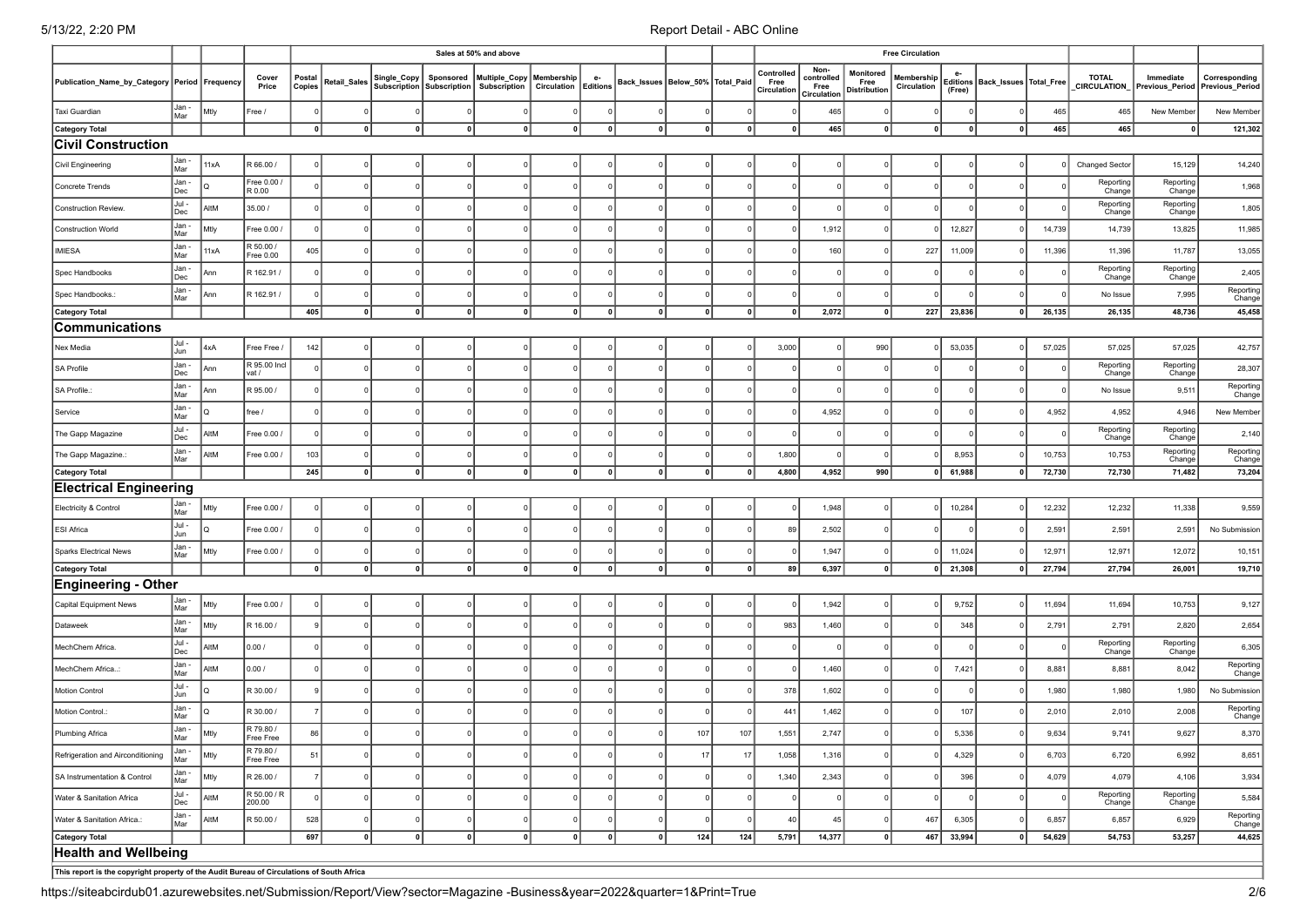|                                                                      |              |             |                                               |                  |              |              |                                        | Sales at 50% and above               |                                    |             |                                      |              |             |                                   |                                           |                                   | <b>Free Circulation</b>   |          |                                     |        |                                    |                                              |                     |
|----------------------------------------------------------------------|--------------|-------------|-----------------------------------------------|------------------|--------------|--------------|----------------------------------------|--------------------------------------|------------------------------------|-------------|--------------------------------------|--------------|-------------|-----------------------------------|-------------------------------------------|-----------------------------------|---------------------------|----------|-------------------------------------|--------|------------------------------------|----------------------------------------------|---------------------|
| Publication_Name_by_Category Period Frequency                        |              |             | Cover<br>Price                                | Postal<br>Copies | Retail_Sales | Single_Copy  | Sponsored<br>Subscription Subscription | Multiple_Copy<br><b>Subscription</b> | Membership<br>Circulation Editions | e-          | Back_Issues   Below_50%   Total_Paid |              |             | Controlled<br>Free<br>Circulation | Non-<br>controlled<br>Free<br>Circulation | Monitored<br>Free<br>Distribution | Membership<br>Circulation | (Free)   | Editions   Back_Issues   Total_Free |        | <b>TOTAL</b><br><b>CIRCULATION</b> | Immediate<br>Previous_Period Previous_Period | Corresponding       |
| <b>Fire Protection</b>                                               | Jan -<br>Dec |             | Free 0.00<br>Free 0.00                        |                  |              |              |                                        |                                      |                                    |             |                                      |              |             |                                   |                                           |                                   | $\Omega$                  |          |                                     |        | Reporting<br>Change                | Reporting<br>Change                          | 934                 |
| Fire Protection.:                                                    | Jan -<br>Mar | lo          | Free 0.00                                     |                  |              |              |                                        |                                      |                                    |             |                                      |              |             |                                   |                                           |                                   | $\Omega$                  |          |                                     |        | <b>Changed Sector</b>              | 830                                          | Reporting<br>Change |
| Hi-Tech Security Solutions                                           | Jan -<br>Mar | 8xA         | R 25.00 /                                     | 11               |              |              |                                        |                                      |                                    |             |                                      |              |             | 1,631                             | 2,029                                     |                                   | $\Omega$                  | 395      |                                     | 4,055  | 4,055                              | 4,115                                        | 3,648               |
| International Dentistry Africa<br>Edition                            | Jul -<br>Dec | AltM        | Free 0.00<br>Free 0.00                        |                  |              |              |                                        |                                      |                                    |             |                                      |              |             |                                   | $\Omega$                                  |                                   |                           |          |                                     |        | Reporting<br>Change                | Reporting<br>Change                          | 2,865               |
| <b>MDR Medical Desk Reference</b>                                    | Jan -<br>Dec | Ann         | R 1120.00                                     |                  |              |              |                                        |                                      |                                    |             |                                      |              |             |                                   |                                           |                                   | $\Omega$                  |          |                                     |        | Reporting<br>Change                | Reporting<br>Change                          | 1,292               |
| Medical Chronicle                                                    | Jan -<br>Mar | 11xA        | R R762<br>Annual<br>Subscription<br>Free 0.00 | 34               |              |              |                                        |                                      |                                    |             |                                      |              |             | 11                                | 7,786                                     |                                   | $\overline{0}$            | 16,104   |                                     | 23,901 | 23,901                             | 24,526                                       | 13,740              |
| <b>MIMS</b>                                                          | Jan -<br>Mar | Mtly        | R 1320.00 /                                   |                  |              | 1,726        |                                        | 1,666                                |                                    |             |                                      |              | 3,392       | 274                               |                                           |                                   |                           |          |                                     | 274    | 3,666                              | 2,046                                        | 3,779               |
| Modern Medicine Magazine.                                            | Jul -<br>Dec | AltM        | R 35.00 /                                     |                  |              | $\Omega$     |                                        |                                      |                                    |             |                                      |              |             |                                   |                                           |                                   | $\Omega$                  |          |                                     |        | Reporting<br>Change                | Reporting<br>Change                          | 4,144               |
| Modern Medicine Magazine:                                            | Jan -<br>Mar | <b>AltM</b> | R 35.00 /                                     |                  |              | 571          |                                        |                                      |                                    |             |                                      |              | 571         | 54                                | 3,082                                     |                                   | $\Omega$                  |          |                                     | 3,136  | 3,707                              | 4,123                                        | Reporting<br>Change |
| SHEQ Management                                                      | Jul -<br>Dec | AltM        | R 90.00 /                                     |                  |              | $\Omega$     |                                        |                                      |                                    |             |                                      |              |             |                                   | $\Omega$                                  |                                   | $\Omega$                  |          |                                     |        | Reporting<br>Change                | Reporting<br>Change                          | 4,877               |
| South African Pharmaceutical &<br>Cosmetic Review                    | Jan -<br>Mar | 11xA        | R R474.00<br>p/a / Free<br>0.00               | 1,431            |              | 18           |                                        |                                      |                                    |             |                                      |              | 18          |                                   | 1,178                                     |                                   | $\overline{0}$            | 1,710    |                                     | 2,895  | 2,913                              | 3,046                                        | 3,012               |
| The Specialist Forum Journal                                         | Jan -<br>Mar | 11xA        | R 38<br>pa/R28.00 /<br>Free 0.00              | 24               |              | $\Omega$     |                                        |                                      |                                    |             |                                      |              |             |                                   | 4,823                                     |                                   | $\Omega$                  | 15,198   |                                     | 20,023 | 20,023                             | 21,611                                       | 14,269              |
| <b>Category Total</b>                                                |              |             |                                               | 1,500            | 0            | 2,315        | 0                                      | 1,666                                | 0                                  | 0           | 0                                    | $\mathbf{0}$ | 3,981       | 1,979                             | 18,898                                    | $\mathbf{0}$                      | 0                         | 33,407   | 0                                   | 54,284 | 58,265                             | 60,297                                       | 52,560              |
| Hospitality, Catering and Tourism                                    |              |             |                                               |                  |              |              |                                        |                                      |                                    |             |                                      |              |             |                                   |                                           |                                   |                           |          |                                     |        |                                    |                                              |                     |
| Explore South Africa.                                                | Jan -<br>Dec |             | R 29.95 /                                     |                  |              |              |                                        |                                      |                                    |             |                                      |              |             |                                   |                                           |                                   |                           |          |                                     |        | Reporting<br>Change                | Reporting<br>Change                          | 12,535              |
| Meetings                                                             | Jul -<br>Dec | AltM        | R 50.00 / R<br>200.00                         |                  |              | $\Omega$     |                                        |                                      |                                    |             |                                      |              |             |                                   | $\Omega$                                  |                                   | $\Omega$                  |          |                                     |        | Reporting<br>Change                | Reporting<br>Change                          | 6,082               |
| Meetings.:                                                           | Jan -<br>Mar | AltM        | R 50.00 /                                     | 290              |              |              |                                        |                                      |                                    |             |                                      |              |             |                                   | 281                                       | 25                                | $\Omega$                  | 4,544    |                                     | 4,850  | 4,850                              | 4,998                                        | Reporting<br>Change |
| The Meetings & Event Planner<br>(former SA Conference Directory)     | Jan -<br>Dec | Ann         | R 160.00 /                                    |                  |              |              |                                        |                                      |                                    |             |                                      |              |             |                                   |                                           |                                   |                           |          |                                     |        | Reporting<br>Change                | Reporting<br>Change                          | 8,359               |
| The Meetings & Event Planner<br>(former SA Conference<br>Directory). | Jan -<br>Mar | Ann         | R 160.00 /                                    |                  |              |              |                                        |                                      |                                    |             |                                      |              |             |                                   |                                           |                                   | $\Omega$                  |          |                                     |        | No Issue                           | 5,319                                        | Reporting<br>Change |
| <b>Category Total</b>                                                |              |             |                                               | 290              | 0            | 0            | $\mathbf{0}$                           | $\mathbf{0}$                         | 0                                  | $\mathbf 0$ | 0                                    | $\mathbf 0$  | $\mathbf 0$ |                                   | 281                                       | 25                                | 0                         | 4,544    | 0                                   | 4,850  | 4,850                              | 10,317                                       | 26,976              |
| ∣Industry                                                            |              |             |                                               |                  |              |              |                                        |                                      |                                    |             |                                      |              |             |                                   |                                           |                                   |                           |          |                                     |        |                                    |                                              |                     |
| Analytical Reporter                                                  | Jul -<br>Dec | AltM        | R R545 per<br>annum /<br>Free 0.00            |                  |              |              |                                        |                                      |                                    |             |                                      |              |             |                                   | $\Omega$                                  |                                   | $\Omega$                  |          |                                     |        | Reporting<br>Change                | Reporting<br>Change                          | 6,400               |
| Analytical Reporter.:                                                | Jan -<br>Mar | AltM        | R R545 per<br>annum /                         | 2,416            |              | - 0          |                                        |                                      |                                    |             |                                      |              |             | 16                                | 2,215                                     |                                   | $\Omega$                  | 3,191    |                                     | 5,422  | 5,422                              | 5,663                                        | Reporting<br>Change |
| Cold Link Africa                                                     | Jul -<br>Dec | AltM        | 65.55/                                        |                  |              |              |                                        |                                      |                                    |             |                                      |              |             |                                   | $\Omega$                                  |                                   | $\Omega$                  |          |                                     |        | Reporting<br>Change                | Reporting<br>Change                          | 2,804               |
| Cold Link Africa.:                                                   | Jan -<br>Mar | AltM        | 65.55/                                        | 89               |              |              |                                        |                                      |                                    |             |                                      | 12           | 12          | 1,052                             | 1,041                                     |                                   |                           | 2,216    |                                     | 4,309  | 4,321                              | 4,212                                        | Reporting<br>Change |
| Eastern Cape Business.                                               | Jul -<br>Jun | Ann         | 0.00/                                         |                  |              |              |                                        |                                      |                                    |             |                                      |              |             |                                   | 4,942                                     |                                   |                           |          |                                     | 4,942  | 4,942                              | 4,942                                        | 9,602               |
| Free State Business                                                  | Jan -<br>Dec | Ann         | 0.00/                                         |                  |              |              |                                        |                                      |                                    |             |                                      |              |             |                                   | - 0                                       |                                   |                           |          |                                     |        | Reporting<br>Change                | Reporting<br>Change                          | 9,944               |
| Free State Business, .:                                              | Jan -<br>Mar | Ann         | 0.00/                                         |                  |              |              |                                        |                                      |                                    |             |                                      |              |             |                                   |                                           |                                   | $\Omega$                  |          |                                     |        | No Issue                           | 9,938                                        | Reporting<br>Change |
| Gauteng Companies                                                    | Jul -<br>Jun | лпы         | 0.007                                         |                  |              |              |                                        |                                      |                                    |             |                                      |              |             |                                   | 9,943                                     |                                   |                           |          |                                     | 9,943  | 9,943                              | 9,943                                        | 9,839               |
| Industrial Buyer                                                     | Jul -<br>Dec | AltM        | R R125.00<br>$p/a$ / Free<br> 0.00            |                  |              | 0            |                                        |                                      |                                    | $\Omega$    | $^{\circ}$                           | $\Omega$     | $\Omega$    |                                   | 0                                         |                                   | 0                         |          |                                     |        | Reporting<br>Change                | Reporting<br>Change                          | 6,116               |
| Industrial Buyer.:                                                   | Jan -<br>Mar | AltM        | R R125.00<br>p/a/                             |                  |              | $\mathbf{0}$ |                                        |                                      | $\Omega$                           |             | $^{\circ}$                           |              | $\Omega$    |                                   | $\mathbf{0}$                              |                                   | $\overline{0}$            | $\Omega$ |                                     |        | Resigned                           | 8,830                                        | Reporting<br>Change |
| Jewellers' Network Directory                                         | Jan -<br>Dec | Ann         | 0.007                                         |                  |              | 0            | $\Omega$                               |                                      | $\Omega$                           |             | 0                                    |              |             |                                   | 0                                         |                                   | 0                         |          |                                     |        | Reporting<br>Change                | Reporting<br>Change                          | 3,350               |
| Jewellers' Network Directory .:                                      | Jan -<br>Mar | Ann         | 0.00 /                                        |                  |              | $\mathbf{0}$ | $\Omega$                               |                                      | $\Omega$                           |             | $\Omega$                             |              | $\Omega$    |                                   | $\Omega$                                  |                                   | 0                         |          |                                     |        | No Issue                           | 3,267                                        | Reporting<br>Change |
|                                                                      |              |             |                                               |                  |              |              |                                        |                                      |                                    |             |                                      |              |             |                                   |                                           |                                   |                           |          |                                     |        |                                    |                                              |                     |

**This report is the copyright property of the Audit Bureau of Circulations of South Africa**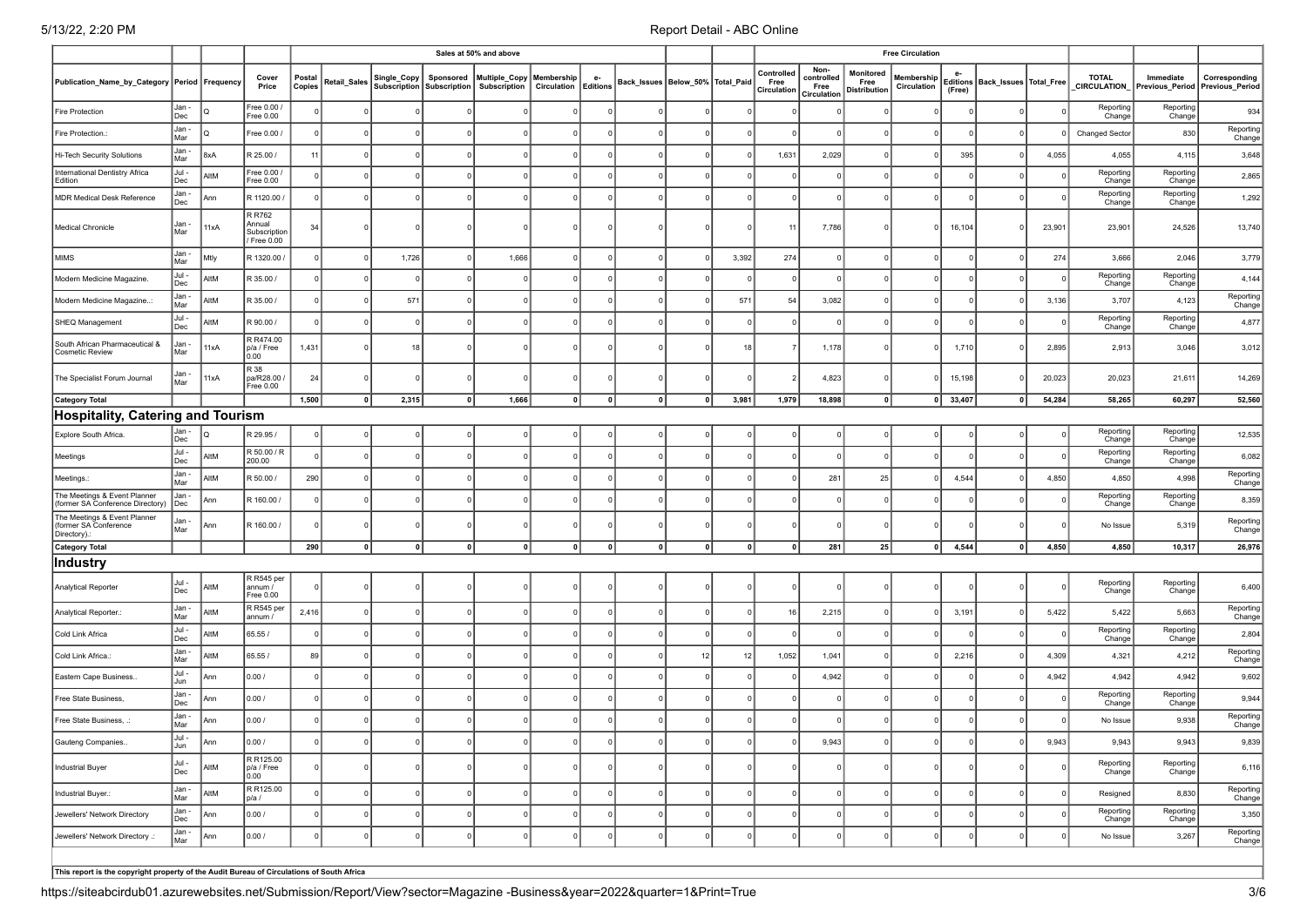| Non-<br>Controlled<br>Monitored<br><b>TOTAL</b><br>Immediate<br>Corresponding<br>Postal<br>Multiple_Copy<br>Membership<br>controlled<br>Membership<br>Cover<br>Single_Copy<br>Sponsored<br>e-<br>Publication_Name_by_Category Period Frequency<br>Retail_Sales<br>Back_Issues   Below_50%   Total_Paid<br>Free<br>Editions   Back_Issues   Total_Free<br>Free<br>Price<br>Copies<br>Subscription   Subscription  <br>Subscription<br>Circulation Editions<br>Circulation<br>CIRCULATION<br>Previous Period Previous Period<br>Free<br>Circulation<br>Distributior<br>(Free)<br>Circulation<br>Jul -<br>KwaZulu Natal Business<br>0.00/<br>9,941<br>9,941<br>9,941<br>9,941<br>9,761<br>Ann<br>$\Omega$<br>Jun<br>Jan -<br>Reporting<br>Reporting<br>4,242<br>Free 0.00 /<br>Lighting in Design.<br>$\Omega$<br>$\sqrt{ }$<br>Dec<br>Change<br>Change<br>Jan -<br>Reporting<br>965<br>5,348<br>6,313<br>6,313<br>5,583<br>Free 0.00 /<br>Lighting in Design<br>I۵<br>Mar<br>Change<br>Jan -<br>Reporting<br>Reporting<br>0.00/<br>9,933<br>Limpopo Business.<br>Ann<br>Change<br>Change<br>Dec<br>Jan -<br>Reporting<br>0.00/<br>No Issue<br>9,937<br>Limpopo Business.,.:<br>Ann<br>$\mathsf{C}$<br>Mar<br>Change<br>Jul -<br>2,690<br>236<br>2,926<br>Free 0.00 /<br>2,926<br>2,926<br>No Submission<br>LINKED by Jewellers Network<br>lQ<br>$\Omega$<br>Jun<br>Jan -<br>Reporting<br>Reporting<br>0.00/<br>9,935<br>$\Omega$<br>Mpumalanga Business.,<br>Ann<br>Change<br>Change<br>Dec<br>Jan -<br>Reporting<br>Ann<br>0.00/<br>No Issue<br>9,945<br>Mpumalanga Business.,.:<br>$\Omega$<br>Mar<br>Change<br>Jul -<br>0.00/<br>9,944<br>9,944<br>9,944<br>9,944<br>No Submission<br>North West Business.<br>Ann<br>Jun<br>Jul -<br>0.00/<br>4,943<br>4,943<br>4,943<br>4,943<br>9,615<br>Northern Cape Business.<br>Ann<br>Jun<br>Jul -<br>Opportunity (Exploring Business<br>9,926<br>9,926<br>9,926<br>lo<br>9,926<br>Free 0 /<br>$\Omega$<br>$\Omega$<br>No Submission<br>$\Omega$<br>$\Omega$<br>Jun<br>Prospects in SA)<br><b>Opportunity (Exploring Business</b><br>Reporting<br>Jan -<br>4,931<br>4,931<br>4,931<br>Free 0/<br>$\Omega$<br>No Submission<br>lQ<br>Prospects in SA).<br>Mar<br>Change<br>Jul -<br>R 50.00 / F<br>2,910<br>987<br>999<br>1,880<br>5,670<br>7,580<br>8,579<br>30<br>7,592<br>No Submission<br>Resource.<br>I٥<br>12<br>Jun<br>150.00<br>Jan -<br>Reporting<br>1,020<br>R 50.00 /<br>20<br>16<br>100<br>985<br>4,800<br>5,921<br>5,921<br>5,365<br>lQ<br>Resource<br>$\Omega$<br>Change<br>Mar<br>Jul -<br>Reporting<br>Reporting<br>AltM<br>R 38.00 /<br>5,286<br>SA Affordable Housing<br>Change<br>Dec<br>Change<br>Jan -<br>Reporting<br>AltM<br>SA Affordable Housing.<br>R 38.00 /<br>Resigned<br>3,652<br>Mar<br>Change<br>Jul -<br>Reporting<br>Reporting<br>AltM<br>Free Free /<br>2,082<br>Smart Energy International<br>Change<br>Change<br>Dec<br>Jan -<br>Reporting<br>AltM<br>2,809<br>Free Free /<br>No Issue<br>Smart Energy International.<br>Mar<br>Change<br>Jan -<br>0.00 / Free<br>Reporting<br>Reporting<br>14,925<br>South African Business.<br>2xA<br>$\Omega$<br>0.00<br>Dec<br>Change<br>Change<br>Reporting<br>Jan -<br>2xA<br>0.00/<br>No Issue<br>14,933<br>South African Business:<br>Mar<br>Change<br>R 474.00<br>Jan -<br>2,930<br>2,484<br>1,917<br>4,433<br>4,487<br>4,640<br>South African Food Review<br>11xA<br>54<br>54<br>32<br>5,243<br>Mar<br>Free 0.00<br>Jul -<br>The Responsible & Sustainable<br>R 75.00 /<br>2,814<br>2,814<br>2,814<br>2,814<br>No Submission<br>Ann<br>Tourism Handbook.<br>Jun<br>The Responsible & Sustainable<br>Jan-<br>Reporting<br>2,800<br>R 75.00 /<br>Ann<br>No Issue<br>Tourism Handbook.<br>Mar<br>Change<br>Reporting<br>Jan -<br>Reporting<br>9,923<br>Western Cape Business,<br>Free 0.00 /<br>Ann<br>Dec<br>Change<br>Change<br>Jan -<br>Reporting<br>9,944<br>Free 0.00 /<br>Western Cape Business,.:<br>Ann<br>No Issue<br>Mar<br>Change<br>54<br>9,365<br>12<br>999<br>1,065<br>3,840<br>65,985<br>100<br>985 23,378<br>94,288<br>95,353<br>164,489<br>129,000<br><b>Category Total</b><br> 0 <br> 0 <br>$\mathbf{0}$<br>0<br> 0 <br> 0 <br>Information and Computer Technology<br>Jan -<br>1,534<br>2 38.00 /<br>254<br>1,931<br>388<br>1,716<br>146<br>183<br>4,618<br>158<br>4,056<br>4,214<br>8,832<br>8,458<br>8,863<br>11xA<br>Brainstorm<br>Mar<br>Jan -<br>Reporting<br>Reporting<br>3,696<br>Free 0.00 /<br>The Margin<br>Change<br>Dec<br>Change<br>Jan-<br>Reporting<br>Free 0.00 /<br>3,571<br>The Margin.:<br>Merged<br>I۵<br>Mar<br>Change<br>12,029<br>12,559<br><b>Category Total</b><br>1,534  <br>254<br>1,931  <br>388  <br>1,716  <br>ᅁ<br>≝<br>146<br>183  <br>4,618  <br>158  <br>$^{\circ}$<br>4,056<br>$^{\circ}$<br>$^{\circ}$<br>$^{\circ}$<br>4,214<br>8,832<br><b>Management</b> |  |  |  |  | Sales at 50% and above |  |  |  |  | <b>Free Circulation</b> |  |  |  |
|--------------------------------------------------------------------------------------------------------------------------------------------------------------------------------------------------------------------------------------------------------------------------------------------------------------------------------------------------------------------------------------------------------------------------------------------------------------------------------------------------------------------------------------------------------------------------------------------------------------------------------------------------------------------------------------------------------------------------------------------------------------------------------------------------------------------------------------------------------------------------------------------------------------------------------------------------------------------------------------------------------------------------------------------------------------------------------------------------------------------------------------------------------------------------------------------------------------------------------------------------------------------------------------------------------------------------------------------------------------------------------------------------------------------------------------------------------------------------------------------------------------------------------------------------------------------------------------------------------------------------------------------------------------------------------------------------------------------------------------------------------------------------------------------------------------------------------------------------------------------------------------------------------------------------------------------------------------------------------------------------------------------------------------------------------------------------------------------------------------------------------------------------------------------------------------------------------------------------------------------------------------------------------------------------------------------------------------------------------------------------------------------------------------------------------------------------------------------------------------------------------------------------------------------------------------------------------------------------------------------------------------------------------------------------------------------------------------------------------------------------------------------------------------------------------------------------------------------------------------------------------------------------------------------------------------------------------------------------------------------------------------------------------------------------------------------------------------------------------------------------------------------------------------------------------------------------------------------------------------------------------------------------------------------------------------------------------------------------------------------------------------------------------------------------------------------------------------------------------------------------------------------------------------------------------------------------------------------------------------------------------------------------------------------------------------------------------------------------------------------------------------------------------------------------------------------------------------------------------------------------------------------------------------------------------------------------------------------------------------------------------------------------------------------------------------------------------------------------------------------------------------------------------------------------------------------------------------------------------------------------------------------------------------------------------------------------------------------------------------------------------------------------------------------------------------------------------------------------------------------------------------------------------------------------------------------------------------------------------------------------------------------------------------------------------------------------------------------------------------------------------------------------------------------------------------------------------------|--|--|--|--|------------------------|--|--|--|--|-------------------------|--|--|--|
|                                                                                                                                                                                                                                                                                                                                                                                                                                                                                                                                                                                                                                                                                                                                                                                                                                                                                                                                                                                                                                                                                                                                                                                                                                                                                                                                                                                                                                                                                                                                                                                                                                                                                                                                                                                                                                                                                                                                                                                                                                                                                                                                                                                                                                                                                                                                                                                                                                                                                                                                                                                                                                                                                                                                                                                                                                                                                                                                                                                                                                                                                                                                                                                                                                                                                                                                                                                                                                                                                                                                                                                                                                                                                                                                                                                                                                                                                                                                                                                                                                                                                                                                                                                                                                                                                                                                                                                                                                                                                                                                                                                                                                                                                                                                                                                                                                      |  |  |  |  |                        |  |  |  |  |                         |  |  |  |
|                                                                                                                                                                                                                                                                                                                                                                                                                                                                                                                                                                                                                                                                                                                                                                                                                                                                                                                                                                                                                                                                                                                                                                                                                                                                                                                                                                                                                                                                                                                                                                                                                                                                                                                                                                                                                                                                                                                                                                                                                                                                                                                                                                                                                                                                                                                                                                                                                                                                                                                                                                                                                                                                                                                                                                                                                                                                                                                                                                                                                                                                                                                                                                                                                                                                                                                                                                                                                                                                                                                                                                                                                                                                                                                                                                                                                                                                                                                                                                                                                                                                                                                                                                                                                                                                                                                                                                                                                                                                                                                                                                                                                                                                                                                                                                                                                                      |  |  |  |  |                        |  |  |  |  |                         |  |  |  |
|                                                                                                                                                                                                                                                                                                                                                                                                                                                                                                                                                                                                                                                                                                                                                                                                                                                                                                                                                                                                                                                                                                                                                                                                                                                                                                                                                                                                                                                                                                                                                                                                                                                                                                                                                                                                                                                                                                                                                                                                                                                                                                                                                                                                                                                                                                                                                                                                                                                                                                                                                                                                                                                                                                                                                                                                                                                                                                                                                                                                                                                                                                                                                                                                                                                                                                                                                                                                                                                                                                                                                                                                                                                                                                                                                                                                                                                                                                                                                                                                                                                                                                                                                                                                                                                                                                                                                                                                                                                                                                                                                                                                                                                                                                                                                                                                                                      |  |  |  |  |                        |  |  |  |  |                         |  |  |  |
|                                                                                                                                                                                                                                                                                                                                                                                                                                                                                                                                                                                                                                                                                                                                                                                                                                                                                                                                                                                                                                                                                                                                                                                                                                                                                                                                                                                                                                                                                                                                                                                                                                                                                                                                                                                                                                                                                                                                                                                                                                                                                                                                                                                                                                                                                                                                                                                                                                                                                                                                                                                                                                                                                                                                                                                                                                                                                                                                                                                                                                                                                                                                                                                                                                                                                                                                                                                                                                                                                                                                                                                                                                                                                                                                                                                                                                                                                                                                                                                                                                                                                                                                                                                                                                                                                                                                                                                                                                                                                                                                                                                                                                                                                                                                                                                                                                      |  |  |  |  |                        |  |  |  |  |                         |  |  |  |
|                                                                                                                                                                                                                                                                                                                                                                                                                                                                                                                                                                                                                                                                                                                                                                                                                                                                                                                                                                                                                                                                                                                                                                                                                                                                                                                                                                                                                                                                                                                                                                                                                                                                                                                                                                                                                                                                                                                                                                                                                                                                                                                                                                                                                                                                                                                                                                                                                                                                                                                                                                                                                                                                                                                                                                                                                                                                                                                                                                                                                                                                                                                                                                                                                                                                                                                                                                                                                                                                                                                                                                                                                                                                                                                                                                                                                                                                                                                                                                                                                                                                                                                                                                                                                                                                                                                                                                                                                                                                                                                                                                                                                                                                                                                                                                                                                                      |  |  |  |  |                        |  |  |  |  |                         |  |  |  |
|                                                                                                                                                                                                                                                                                                                                                                                                                                                                                                                                                                                                                                                                                                                                                                                                                                                                                                                                                                                                                                                                                                                                                                                                                                                                                                                                                                                                                                                                                                                                                                                                                                                                                                                                                                                                                                                                                                                                                                                                                                                                                                                                                                                                                                                                                                                                                                                                                                                                                                                                                                                                                                                                                                                                                                                                                                                                                                                                                                                                                                                                                                                                                                                                                                                                                                                                                                                                                                                                                                                                                                                                                                                                                                                                                                                                                                                                                                                                                                                                                                                                                                                                                                                                                                                                                                                                                                                                                                                                                                                                                                                                                                                                                                                                                                                                                                      |  |  |  |  |                        |  |  |  |  |                         |  |  |  |
|                                                                                                                                                                                                                                                                                                                                                                                                                                                                                                                                                                                                                                                                                                                                                                                                                                                                                                                                                                                                                                                                                                                                                                                                                                                                                                                                                                                                                                                                                                                                                                                                                                                                                                                                                                                                                                                                                                                                                                                                                                                                                                                                                                                                                                                                                                                                                                                                                                                                                                                                                                                                                                                                                                                                                                                                                                                                                                                                                                                                                                                                                                                                                                                                                                                                                                                                                                                                                                                                                                                                                                                                                                                                                                                                                                                                                                                                                                                                                                                                                                                                                                                                                                                                                                                                                                                                                                                                                                                                                                                                                                                                                                                                                                                                                                                                                                      |  |  |  |  |                        |  |  |  |  |                         |  |  |  |
|                                                                                                                                                                                                                                                                                                                                                                                                                                                                                                                                                                                                                                                                                                                                                                                                                                                                                                                                                                                                                                                                                                                                                                                                                                                                                                                                                                                                                                                                                                                                                                                                                                                                                                                                                                                                                                                                                                                                                                                                                                                                                                                                                                                                                                                                                                                                                                                                                                                                                                                                                                                                                                                                                                                                                                                                                                                                                                                                                                                                                                                                                                                                                                                                                                                                                                                                                                                                                                                                                                                                                                                                                                                                                                                                                                                                                                                                                                                                                                                                                                                                                                                                                                                                                                                                                                                                                                                                                                                                                                                                                                                                                                                                                                                                                                                                                                      |  |  |  |  |                        |  |  |  |  |                         |  |  |  |
|                                                                                                                                                                                                                                                                                                                                                                                                                                                                                                                                                                                                                                                                                                                                                                                                                                                                                                                                                                                                                                                                                                                                                                                                                                                                                                                                                                                                                                                                                                                                                                                                                                                                                                                                                                                                                                                                                                                                                                                                                                                                                                                                                                                                                                                                                                                                                                                                                                                                                                                                                                                                                                                                                                                                                                                                                                                                                                                                                                                                                                                                                                                                                                                                                                                                                                                                                                                                                                                                                                                                                                                                                                                                                                                                                                                                                                                                                                                                                                                                                                                                                                                                                                                                                                                                                                                                                                                                                                                                                                                                                                                                                                                                                                                                                                                                                                      |  |  |  |  |                        |  |  |  |  |                         |  |  |  |
|                                                                                                                                                                                                                                                                                                                                                                                                                                                                                                                                                                                                                                                                                                                                                                                                                                                                                                                                                                                                                                                                                                                                                                                                                                                                                                                                                                                                                                                                                                                                                                                                                                                                                                                                                                                                                                                                                                                                                                                                                                                                                                                                                                                                                                                                                                                                                                                                                                                                                                                                                                                                                                                                                                                                                                                                                                                                                                                                                                                                                                                                                                                                                                                                                                                                                                                                                                                                                                                                                                                                                                                                                                                                                                                                                                                                                                                                                                                                                                                                                                                                                                                                                                                                                                                                                                                                                                                                                                                                                                                                                                                                                                                                                                                                                                                                                                      |  |  |  |  |                        |  |  |  |  |                         |  |  |  |
|                                                                                                                                                                                                                                                                                                                                                                                                                                                                                                                                                                                                                                                                                                                                                                                                                                                                                                                                                                                                                                                                                                                                                                                                                                                                                                                                                                                                                                                                                                                                                                                                                                                                                                                                                                                                                                                                                                                                                                                                                                                                                                                                                                                                                                                                                                                                                                                                                                                                                                                                                                                                                                                                                                                                                                                                                                                                                                                                                                                                                                                                                                                                                                                                                                                                                                                                                                                                                                                                                                                                                                                                                                                                                                                                                                                                                                                                                                                                                                                                                                                                                                                                                                                                                                                                                                                                                                                                                                                                                                                                                                                                                                                                                                                                                                                                                                      |  |  |  |  |                        |  |  |  |  |                         |  |  |  |
|                                                                                                                                                                                                                                                                                                                                                                                                                                                                                                                                                                                                                                                                                                                                                                                                                                                                                                                                                                                                                                                                                                                                                                                                                                                                                                                                                                                                                                                                                                                                                                                                                                                                                                                                                                                                                                                                                                                                                                                                                                                                                                                                                                                                                                                                                                                                                                                                                                                                                                                                                                                                                                                                                                                                                                                                                                                                                                                                                                                                                                                                                                                                                                                                                                                                                                                                                                                                                                                                                                                                                                                                                                                                                                                                                                                                                                                                                                                                                                                                                                                                                                                                                                                                                                                                                                                                                                                                                                                                                                                                                                                                                                                                                                                                                                                                                                      |  |  |  |  |                        |  |  |  |  |                         |  |  |  |
|                                                                                                                                                                                                                                                                                                                                                                                                                                                                                                                                                                                                                                                                                                                                                                                                                                                                                                                                                                                                                                                                                                                                                                                                                                                                                                                                                                                                                                                                                                                                                                                                                                                                                                                                                                                                                                                                                                                                                                                                                                                                                                                                                                                                                                                                                                                                                                                                                                                                                                                                                                                                                                                                                                                                                                                                                                                                                                                                                                                                                                                                                                                                                                                                                                                                                                                                                                                                                                                                                                                                                                                                                                                                                                                                                                                                                                                                                                                                                                                                                                                                                                                                                                                                                                                                                                                                                                                                                                                                                                                                                                                                                                                                                                                                                                                                                                      |  |  |  |  |                        |  |  |  |  |                         |  |  |  |
|                                                                                                                                                                                                                                                                                                                                                                                                                                                                                                                                                                                                                                                                                                                                                                                                                                                                                                                                                                                                                                                                                                                                                                                                                                                                                                                                                                                                                                                                                                                                                                                                                                                                                                                                                                                                                                                                                                                                                                                                                                                                                                                                                                                                                                                                                                                                                                                                                                                                                                                                                                                                                                                                                                                                                                                                                                                                                                                                                                                                                                                                                                                                                                                                                                                                                                                                                                                                                                                                                                                                                                                                                                                                                                                                                                                                                                                                                                                                                                                                                                                                                                                                                                                                                                                                                                                                                                                                                                                                                                                                                                                                                                                                                                                                                                                                                                      |  |  |  |  |                        |  |  |  |  |                         |  |  |  |
|                                                                                                                                                                                                                                                                                                                                                                                                                                                                                                                                                                                                                                                                                                                                                                                                                                                                                                                                                                                                                                                                                                                                                                                                                                                                                                                                                                                                                                                                                                                                                                                                                                                                                                                                                                                                                                                                                                                                                                                                                                                                                                                                                                                                                                                                                                                                                                                                                                                                                                                                                                                                                                                                                                                                                                                                                                                                                                                                                                                                                                                                                                                                                                                                                                                                                                                                                                                                                                                                                                                                                                                                                                                                                                                                                                                                                                                                                                                                                                                                                                                                                                                                                                                                                                                                                                                                                                                                                                                                                                                                                                                                                                                                                                                                                                                                                                      |  |  |  |  |                        |  |  |  |  |                         |  |  |  |
|                                                                                                                                                                                                                                                                                                                                                                                                                                                                                                                                                                                                                                                                                                                                                                                                                                                                                                                                                                                                                                                                                                                                                                                                                                                                                                                                                                                                                                                                                                                                                                                                                                                                                                                                                                                                                                                                                                                                                                                                                                                                                                                                                                                                                                                                                                                                                                                                                                                                                                                                                                                                                                                                                                                                                                                                                                                                                                                                                                                                                                                                                                                                                                                                                                                                                                                                                                                                                                                                                                                                                                                                                                                                                                                                                                                                                                                                                                                                                                                                                                                                                                                                                                                                                                                                                                                                                                                                                                                                                                                                                                                                                                                                                                                                                                                                                                      |  |  |  |  |                        |  |  |  |  |                         |  |  |  |
|                                                                                                                                                                                                                                                                                                                                                                                                                                                                                                                                                                                                                                                                                                                                                                                                                                                                                                                                                                                                                                                                                                                                                                                                                                                                                                                                                                                                                                                                                                                                                                                                                                                                                                                                                                                                                                                                                                                                                                                                                                                                                                                                                                                                                                                                                                                                                                                                                                                                                                                                                                                                                                                                                                                                                                                                                                                                                                                                                                                                                                                                                                                                                                                                                                                                                                                                                                                                                                                                                                                                                                                                                                                                                                                                                                                                                                                                                                                                                                                                                                                                                                                                                                                                                                                                                                                                                                                                                                                                                                                                                                                                                                                                                                                                                                                                                                      |  |  |  |  |                        |  |  |  |  |                         |  |  |  |
|                                                                                                                                                                                                                                                                                                                                                                                                                                                                                                                                                                                                                                                                                                                                                                                                                                                                                                                                                                                                                                                                                                                                                                                                                                                                                                                                                                                                                                                                                                                                                                                                                                                                                                                                                                                                                                                                                                                                                                                                                                                                                                                                                                                                                                                                                                                                                                                                                                                                                                                                                                                                                                                                                                                                                                                                                                                                                                                                                                                                                                                                                                                                                                                                                                                                                                                                                                                                                                                                                                                                                                                                                                                                                                                                                                                                                                                                                                                                                                                                                                                                                                                                                                                                                                                                                                                                                                                                                                                                                                                                                                                                                                                                                                                                                                                                                                      |  |  |  |  |                        |  |  |  |  |                         |  |  |  |
|                                                                                                                                                                                                                                                                                                                                                                                                                                                                                                                                                                                                                                                                                                                                                                                                                                                                                                                                                                                                                                                                                                                                                                                                                                                                                                                                                                                                                                                                                                                                                                                                                                                                                                                                                                                                                                                                                                                                                                                                                                                                                                                                                                                                                                                                                                                                                                                                                                                                                                                                                                                                                                                                                                                                                                                                                                                                                                                                                                                                                                                                                                                                                                                                                                                                                                                                                                                                                                                                                                                                                                                                                                                                                                                                                                                                                                                                                                                                                                                                                                                                                                                                                                                                                                                                                                                                                                                                                                                                                                                                                                                                                                                                                                                                                                                                                                      |  |  |  |  |                        |  |  |  |  |                         |  |  |  |
|                                                                                                                                                                                                                                                                                                                                                                                                                                                                                                                                                                                                                                                                                                                                                                                                                                                                                                                                                                                                                                                                                                                                                                                                                                                                                                                                                                                                                                                                                                                                                                                                                                                                                                                                                                                                                                                                                                                                                                                                                                                                                                                                                                                                                                                                                                                                                                                                                                                                                                                                                                                                                                                                                                                                                                                                                                                                                                                                                                                                                                                                                                                                                                                                                                                                                                                                                                                                                                                                                                                                                                                                                                                                                                                                                                                                                                                                                                                                                                                                                                                                                                                                                                                                                                                                                                                                                                                                                                                                                                                                                                                                                                                                                                                                                                                                                                      |  |  |  |  |                        |  |  |  |  |                         |  |  |  |
|                                                                                                                                                                                                                                                                                                                                                                                                                                                                                                                                                                                                                                                                                                                                                                                                                                                                                                                                                                                                                                                                                                                                                                                                                                                                                                                                                                                                                                                                                                                                                                                                                                                                                                                                                                                                                                                                                                                                                                                                                                                                                                                                                                                                                                                                                                                                                                                                                                                                                                                                                                                                                                                                                                                                                                                                                                                                                                                                                                                                                                                                                                                                                                                                                                                                                                                                                                                                                                                                                                                                                                                                                                                                                                                                                                                                                                                                                                                                                                                                                                                                                                                                                                                                                                                                                                                                                                                                                                                                                                                                                                                                                                                                                                                                                                                                                                      |  |  |  |  |                        |  |  |  |  |                         |  |  |  |
|                                                                                                                                                                                                                                                                                                                                                                                                                                                                                                                                                                                                                                                                                                                                                                                                                                                                                                                                                                                                                                                                                                                                                                                                                                                                                                                                                                                                                                                                                                                                                                                                                                                                                                                                                                                                                                                                                                                                                                                                                                                                                                                                                                                                                                                                                                                                                                                                                                                                                                                                                                                                                                                                                                                                                                                                                                                                                                                                                                                                                                                                                                                                                                                                                                                                                                                                                                                                                                                                                                                                                                                                                                                                                                                                                                                                                                                                                                                                                                                                                                                                                                                                                                                                                                                                                                                                                                                                                                                                                                                                                                                                                                                                                                                                                                                                                                      |  |  |  |  |                        |  |  |  |  |                         |  |  |  |
|                                                                                                                                                                                                                                                                                                                                                                                                                                                                                                                                                                                                                                                                                                                                                                                                                                                                                                                                                                                                                                                                                                                                                                                                                                                                                                                                                                                                                                                                                                                                                                                                                                                                                                                                                                                                                                                                                                                                                                                                                                                                                                                                                                                                                                                                                                                                                                                                                                                                                                                                                                                                                                                                                                                                                                                                                                                                                                                                                                                                                                                                                                                                                                                                                                                                                                                                                                                                                                                                                                                                                                                                                                                                                                                                                                                                                                                                                                                                                                                                                                                                                                                                                                                                                                                                                                                                                                                                                                                                                                                                                                                                                                                                                                                                                                                                                                      |  |  |  |  |                        |  |  |  |  |                         |  |  |  |
|                                                                                                                                                                                                                                                                                                                                                                                                                                                                                                                                                                                                                                                                                                                                                                                                                                                                                                                                                                                                                                                                                                                                                                                                                                                                                                                                                                                                                                                                                                                                                                                                                                                                                                                                                                                                                                                                                                                                                                                                                                                                                                                                                                                                                                                                                                                                                                                                                                                                                                                                                                                                                                                                                                                                                                                                                                                                                                                                                                                                                                                                                                                                                                                                                                                                                                                                                                                                                                                                                                                                                                                                                                                                                                                                                                                                                                                                                                                                                                                                                                                                                                                                                                                                                                                                                                                                                                                                                                                                                                                                                                                                                                                                                                                                                                                                                                      |  |  |  |  |                        |  |  |  |  |                         |  |  |  |
|                                                                                                                                                                                                                                                                                                                                                                                                                                                                                                                                                                                                                                                                                                                                                                                                                                                                                                                                                                                                                                                                                                                                                                                                                                                                                                                                                                                                                                                                                                                                                                                                                                                                                                                                                                                                                                                                                                                                                                                                                                                                                                                                                                                                                                                                                                                                                                                                                                                                                                                                                                                                                                                                                                                                                                                                                                                                                                                                                                                                                                                                                                                                                                                                                                                                                                                                                                                                                                                                                                                                                                                                                                                                                                                                                                                                                                                                                                                                                                                                                                                                                                                                                                                                                                                                                                                                                                                                                                                                                                                                                                                                                                                                                                                                                                                                                                      |  |  |  |  |                        |  |  |  |  |                         |  |  |  |
|                                                                                                                                                                                                                                                                                                                                                                                                                                                                                                                                                                                                                                                                                                                                                                                                                                                                                                                                                                                                                                                                                                                                                                                                                                                                                                                                                                                                                                                                                                                                                                                                                                                                                                                                                                                                                                                                                                                                                                                                                                                                                                                                                                                                                                                                                                                                                                                                                                                                                                                                                                                                                                                                                                                                                                                                                                                                                                                                                                                                                                                                                                                                                                                                                                                                                                                                                                                                                                                                                                                                                                                                                                                                                                                                                                                                                                                                                                                                                                                                                                                                                                                                                                                                                                                                                                                                                                                                                                                                                                                                                                                                                                                                                                                                                                                                                                      |  |  |  |  |                        |  |  |  |  |                         |  |  |  |
|                                                                                                                                                                                                                                                                                                                                                                                                                                                                                                                                                                                                                                                                                                                                                                                                                                                                                                                                                                                                                                                                                                                                                                                                                                                                                                                                                                                                                                                                                                                                                                                                                                                                                                                                                                                                                                                                                                                                                                                                                                                                                                                                                                                                                                                                                                                                                                                                                                                                                                                                                                                                                                                                                                                                                                                                                                                                                                                                                                                                                                                                                                                                                                                                                                                                                                                                                                                                                                                                                                                                                                                                                                                                                                                                                                                                                                                                                                                                                                                                                                                                                                                                                                                                                                                                                                                                                                                                                                                                                                                                                                                                                                                                                                                                                                                                                                      |  |  |  |  |                        |  |  |  |  |                         |  |  |  |
|                                                                                                                                                                                                                                                                                                                                                                                                                                                                                                                                                                                                                                                                                                                                                                                                                                                                                                                                                                                                                                                                                                                                                                                                                                                                                                                                                                                                                                                                                                                                                                                                                                                                                                                                                                                                                                                                                                                                                                                                                                                                                                                                                                                                                                                                                                                                                                                                                                                                                                                                                                                                                                                                                                                                                                                                                                                                                                                                                                                                                                                                                                                                                                                                                                                                                                                                                                                                                                                                                                                                                                                                                                                                                                                                                                                                                                                                                                                                                                                                                                                                                                                                                                                                                                                                                                                                                                                                                                                                                                                                                                                                                                                                                                                                                                                                                                      |  |  |  |  |                        |  |  |  |  |                         |  |  |  |
|                                                                                                                                                                                                                                                                                                                                                                                                                                                                                                                                                                                                                                                                                                                                                                                                                                                                                                                                                                                                                                                                                                                                                                                                                                                                                                                                                                                                                                                                                                                                                                                                                                                                                                                                                                                                                                                                                                                                                                                                                                                                                                                                                                                                                                                                                                                                                                                                                                                                                                                                                                                                                                                                                                                                                                                                                                                                                                                                                                                                                                                                                                                                                                                                                                                                                                                                                                                                                                                                                                                                                                                                                                                                                                                                                                                                                                                                                                                                                                                                                                                                                                                                                                                                                                                                                                                                                                                                                                                                                                                                                                                                                                                                                                                                                                                                                                      |  |  |  |  |                        |  |  |  |  |                         |  |  |  |
|                                                                                                                                                                                                                                                                                                                                                                                                                                                                                                                                                                                                                                                                                                                                                                                                                                                                                                                                                                                                                                                                                                                                                                                                                                                                                                                                                                                                                                                                                                                                                                                                                                                                                                                                                                                                                                                                                                                                                                                                                                                                                                                                                                                                                                                                                                                                                                                                                                                                                                                                                                                                                                                                                                                                                                                                                                                                                                                                                                                                                                                                                                                                                                                                                                                                                                                                                                                                                                                                                                                                                                                                                                                                                                                                                                                                                                                                                                                                                                                                                                                                                                                                                                                                                                                                                                                                                                                                                                                                                                                                                                                                                                                                                                                                                                                                                                      |  |  |  |  |                        |  |  |  |  |                         |  |  |  |
|                                                                                                                                                                                                                                                                                                                                                                                                                                                                                                                                                                                                                                                                                                                                                                                                                                                                                                                                                                                                                                                                                                                                                                                                                                                                                                                                                                                                                                                                                                                                                                                                                                                                                                                                                                                                                                                                                                                                                                                                                                                                                                                                                                                                                                                                                                                                                                                                                                                                                                                                                                                                                                                                                                                                                                                                                                                                                                                                                                                                                                                                                                                                                                                                                                                                                                                                                                                                                                                                                                                                                                                                                                                                                                                                                                                                                                                                                                                                                                                                                                                                                                                                                                                                                                                                                                                                                                                                                                                                                                                                                                                                                                                                                                                                                                                                                                      |  |  |  |  |                        |  |  |  |  |                         |  |  |  |
|                                                                                                                                                                                                                                                                                                                                                                                                                                                                                                                                                                                                                                                                                                                                                                                                                                                                                                                                                                                                                                                                                                                                                                                                                                                                                                                                                                                                                                                                                                                                                                                                                                                                                                                                                                                                                                                                                                                                                                                                                                                                                                                                                                                                                                                                                                                                                                                                                                                                                                                                                                                                                                                                                                                                                                                                                                                                                                                                                                                                                                                                                                                                                                                                                                                                                                                                                                                                                                                                                                                                                                                                                                                                                                                                                                                                                                                                                                                                                                                                                                                                                                                                                                                                                                                                                                                                                                                                                                                                                                                                                                                                                                                                                                                                                                                                                                      |  |  |  |  |                        |  |  |  |  |                         |  |  |  |
|                                                                                                                                                                                                                                                                                                                                                                                                                                                                                                                                                                                                                                                                                                                                                                                                                                                                                                                                                                                                                                                                                                                                                                                                                                                                                                                                                                                                                                                                                                                                                                                                                                                                                                                                                                                                                                                                                                                                                                                                                                                                                                                                                                                                                                                                                                                                                                                                                                                                                                                                                                                                                                                                                                                                                                                                                                                                                                                                                                                                                                                                                                                                                                                                                                                                                                                                                                                                                                                                                                                                                                                                                                                                                                                                                                                                                                                                                                                                                                                                                                                                                                                                                                                                                                                                                                                                                                                                                                                                                                                                                                                                                                                                                                                                                                                                                                      |  |  |  |  |                        |  |  |  |  |                         |  |  |  |
| Jan -<br>Reporting<br>Reporting<br>African Decisions<br>R 22.18 /<br>11,106<br>IQ<br> 0 <br> 0 <br>$\mathbf 0$<br>$\mathbf 0$<br>$^{\circ}$<br>0<br>$\mathbf 0$<br>$\Omega$<br>$\Omega$<br>$\Omega$<br>$\Omega$<br>Dec<br>Change<br>Change                                                                                                                                                                                                                                                                                                                                                                                                                                                                                                                                                                                                                                                                                                                                                                                                                                                                                                                                                                                                                                                                                                                                                                                                                                                                                                                                                                                                                                                                                                                                                                                                                                                                                                                                                                                                                                                                                                                                                                                                                                                                                                                                                                                                                                                                                                                                                                                                                                                                                                                                                                                                                                                                                                                                                                                                                                                                                                                                                                                                                                                                                                                                                                                                                                                                                                                                                                                                                                                                                                                                                                                                                                                                                                                                                                                                                                                                                                                                                                                                                                                                                                                                                                                                                                                                                                                                                                                                                                                                                                                                                                                           |  |  |  |  |                        |  |  |  |  |                         |  |  |  |
| Jan -<br>Reporting<br>Change<br>R 22.18 /<br>194<br>83<br>277<br>12,250<br>37<br>12,287<br>12,564<br>10,510<br>African Decisions.:<br>$\mathbf 0$<br>IQ<br>$\mathbf 0$<br>$\mathbf 0$<br>$\mathbf 0$<br>$\Omega$<br>$^{\circ}$<br>Mar                                                                                                                                                                                                                                                                                                                                                                                                                                                                                                                                                                                                                                                                                                                                                                                                                                                                                                                                                                                                                                                                                                                                                                                                                                                                                                                                                                                                                                                                                                                                                                                                                                                                                                                                                                                                                                                                                                                                                                                                                                                                                                                                                                                                                                                                                                                                                                                                                                                                                                                                                                                                                                                                                                                                                                                                                                                                                                                                                                                                                                                                                                                                                                                                                                                                                                                                                                                                                                                                                                                                                                                                                                                                                                                                                                                                                                                                                                                                                                                                                                                                                                                                                                                                                                                                                                                                                                                                                                                                                                                                                                                                |  |  |  |  |                        |  |  |  |  |                         |  |  |  |
| Jan -<br>R 29.95 /<br>Reporting<br>Reporting<br>41,370<br><b>Black Business Quarterly</b><br>lo<br>$\Omega$<br>$\Omega$<br>$\Omega$<br>$\mathbf 0$<br>$\mathbf 0$<br>$\Omega$<br>$\Omega$<br>$\Omega$<br>Dec<br>USD 0.00<br>Change<br>Change                                                                                                                                                                                                                                                                                                                                                                                                                                                                                                                                                                                                                                                                                                                                                                                                                                                                                                                                                                                                                                                                                                                                                                                                                                                                                                                                                                                                                                                                                                                                                                                                                                                                                                                                                                                                                                                                                                                                                                                                                                                                                                                                                                                                                                                                                                                                                                                                                                                                                                                                                                                                                                                                                                                                                                                                                                                                                                                                                                                                                                                                                                                                                                                                                                                                                                                                                                                                                                                                                                                                                                                                                                                                                                                                                                                                                                                                                                                                                                                                                                                                                                                                                                                                                                                                                                                                                                                                                                                                                                                                                                                         |  |  |  |  |                        |  |  |  |  |                         |  |  |  |
| Jan -<br>Reporting<br>Change<br>44,262<br>lQ.<br>R 29.95 /<br>750<br>38<br>788<br> 0 <br>$\mathbf 0$<br>44,262<br>45,050<br>103,446<br>Black Business Quarterly.:<br>$\Omega$<br> 0 <br>$\Omega$<br>$\Omega$<br>$\Omega$<br>$\Omega$<br>Mar                                                                                                                                                                                                                                                                                                                                                                                                                                                                                                                                                                                                                                                                                                                                                                                                                                                                                                                                                                                                                                                                                                                                                                                                                                                                                                                                                                                                                                                                                                                                                                                                                                                                                                                                                                                                                                                                                                                                                                                                                                                                                                                                                                                                                                                                                                                                                                                                                                                                                                                                                                                                                                                                                                                                                                                                                                                                                                                                                                                                                                                                                                                                                                                                                                                                                                                                                                                                                                                                                                                                                                                                                                                                                                                                                                                                                                                                                                                                                                                                                                                                                                                                                                                                                                                                                                                                                                                                                                                                                                                                                                                          |  |  |  |  |                        |  |  |  |  |                         |  |  |  |

**This report is the copyright property of the Audit Bureau of Circulations of South Africa**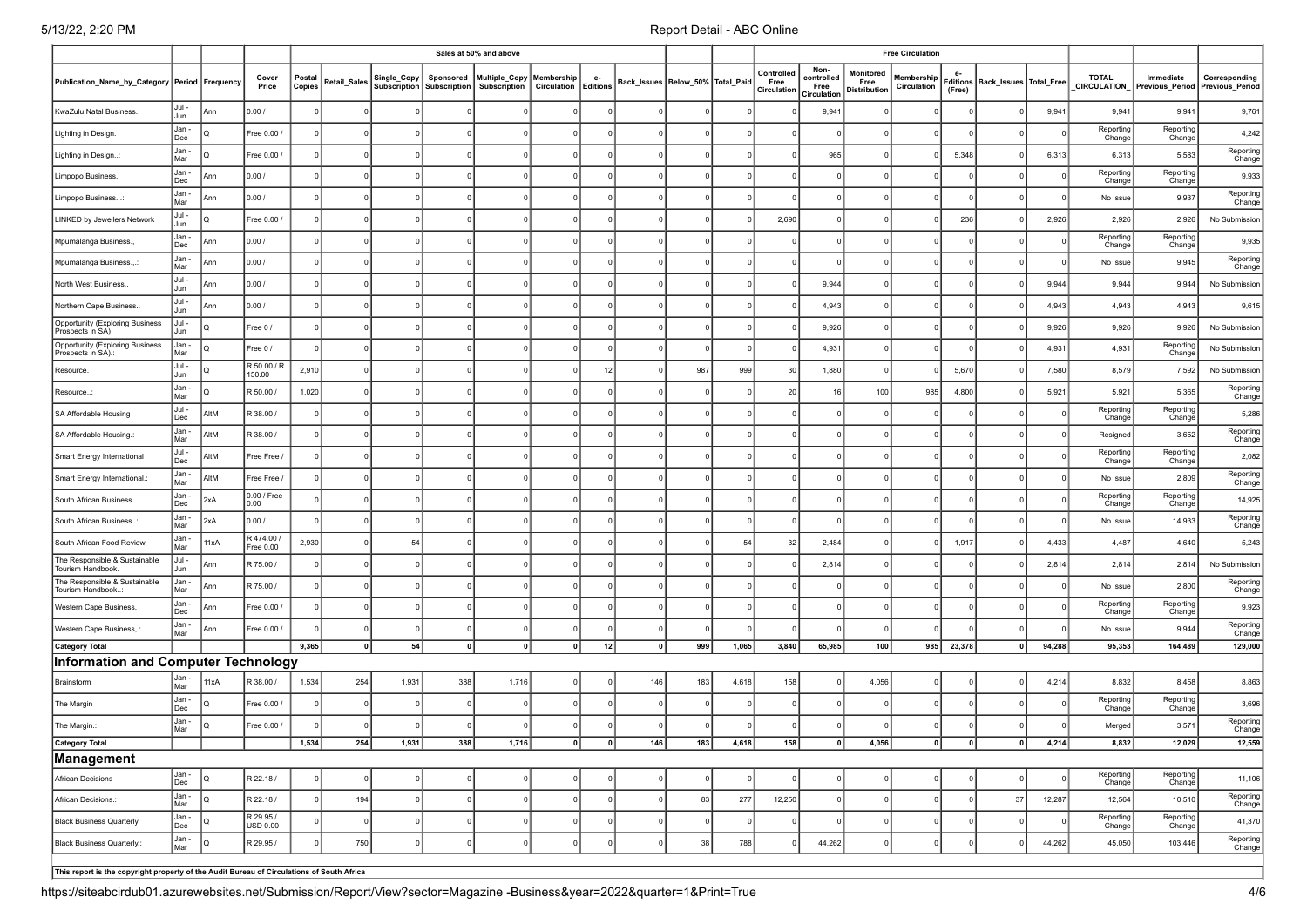|                                                                                                                                           |                |          |                                                    |                  |                     |             |                                        | Sales at 50% and above               |                           |                       |                                      |          |          |                                   |                                           |                                          | <b>Free Circulation</b>   |            |                                     |         |                        |                                              |                     |
|-------------------------------------------------------------------------------------------------------------------------------------------|----------------|----------|----------------------------------------------------|------------------|---------------------|-------------|----------------------------------------|--------------------------------------|---------------------------|-----------------------|--------------------------------------|----------|----------|-----------------------------------|-------------------------------------------|------------------------------------------|---------------------------|------------|-------------------------------------|---------|------------------------|----------------------------------------------|---------------------|
| Publication_Name_by_Category Period Frequency                                                                                             |                |          | Cover<br>Price                                     | Postal<br>Copies | <b>Retail_Sales</b> | Single_Copy | Sponsored<br>Subscription Subscription | Multiple_Copy<br><b>Subscription</b> | Membership<br>Circulation | e-<br><b>Editions</b> | Back_Issues   Below_50%   Total_Paid |          |          | Controlled<br>Free<br>Circulation | Non-<br>controlled<br>Free<br>Circulation | Monitored<br>Free<br><b>Distribution</b> | Membership<br>Circulation | (Free)     | Editions   Back_Issues   Total_Free |         | TOTAL<br>_CIRCULATION_ | Immediate<br>Previous Period Previous Period | Corresponding       |
| Blue Chip,                                                                                                                                | Jul -<br>Jun   | IQ       | Free 0/                                            |                  |                     |             |                                        |                                      |                           |                       |                                      |          |          | 4,663                             | 4,644                                     |                                          |                           |            |                                     | 9,307   | 9,307                  | 9,307                                        | Reporting<br>Change |
| Blue Chip,.:                                                                                                                              | Jan -<br>Mar   | l٥       | Free 0/                                            |                  |                     | $\Omega$    |                                        |                                      |                           |                       |                                      |          |          | 5,174                             | 2,243                                     |                                          |                           |            |                                     | 7,417   | 7,417                  | Reporting<br>Change                          | Reporting<br>Change |
| FA News.                                                                                                                                  | Jul-<br>Dec    | AltM     | R 33.00 /                                          | $\Omega$         |                     | $\Omega$    |                                        |                                      |                           |                       |                                      |          |          |                                   | $^{\circ}$                                |                                          | $\Omega$                  |            |                                     |         | Reporting<br>Change    | Reporting<br>Change                          | 2,862               |
| FA News:                                                                                                                                  | Jan -<br>Mar   | AltM     | R 33.00 /                                          | $\Omega$         |                     | 161         |                                        |                                      |                           |                       |                                      |          | 161      | 2,764                             | $\Omega$                                  |                                          | $\Omega$                  |            |                                     | 2,764   | 2,925                  | 2,890                                        | Reporting<br>Change |
| <b>KZN Invest</b>                                                                                                                         | Jul -<br>Jun   | IQ       | R 0 / Free<br>0.00                                 |                  |                     |             |                                        |                                      |                           |                       |                                      |          |          |                                   | 4,228                                     | 412                                      | $\mathbf 0$               | 706        |                                     | 5,346   | 5,346                  | 5,346                                        | 5,167               |
| KZN Invest.                                                                                                                               | Jan -<br>Mar   | IQ       | R0/                                                | $\Omega$         |                     | $\mathbf 0$ |                                        |                                      |                           |                       |                                      |          |          |                                   | 4,408                                     | 400                                      | $\overline{0}$            | 631        |                                     | 5,439   | 5,439                  | 5,661                                        | Reporting<br>Change |
| Leadership.:                                                                                                                              | Jan -<br>Mar   | Mtly     | 29.95 /                                            |                  | 500                 | $\Omega$    |                                        |                                      |                           |                       |                                      | 35       | 535      |                                   | 45,097                                    |                                          | $\Omega$                  |            |                                     | 45,097  | 45,632                 | 48,978                                       | Reporting<br>Change |
| Money Marketing                                                                                                                           | Jan -<br>Mar   | Mtly     | R453.00<br>p/a / Free<br>0.00                      | 3,127            |                     |             |                                        |                                      |                           |                       |                                      |          |          | 39                                | 4,546                                     |                                          | $\overline{0}$            | 3,187      |                                     | 7,772   | 7,778                  | 8,077                                        | 8,686               |
| South African Business Intergrator                                                                                                        | Jan -<br>Dec   | 2xA      | R 65.00 Incl<br>Vat / Free<br>0.00                 |                  |                     |             |                                        |                                      |                           |                       | $\Omega$                             |          |          |                                   | $\Omega$                                  |                                          | $\overline{0}$            |            |                                     |         | Reporting<br>Change    | Reporting<br>Change                          | 14,373              |
| South African Business<br>Intergrator.:                                                                                                   | Jan -<br>Mar   | 2xA      | R 65.00 Incl<br>Vat /                              |                  | 25                  | $\Omega$    |                                        |                                      |                           |                       |                                      | 2,250    | 2,275    | 17                                | 7,527                                     |                                          | $\overline{0}$            |            |                                     | 7,544   | 9,819                  | 8,833                                        | Reporting<br>Change |
| Top Women in Business &<br>Government.:                                                                                                   | Jan -<br>Mar   | Ann      | R 195.00 /                                         |                  |                     | $\Omega$    |                                        |                                      |                           |                       |                                      |          |          |                                   |                                           |                                          | $\Omega$                  |            |                                     |         | No Issue               | 13,610                                       | Reporting<br>Change |
| <b>Category Total</b>                                                                                                                     |                |          |                                                    | 3,127            | 1,469               | 167         |                                        | $\mathbf{0}$                         |                           | $\mathbf{0}$          | 0                                    | 2,406    | 4,042    | 24,907                            | 116,955                                   | 812                                      | 0                         | 4,524      | 37                                  | 147,235 | 151,277                | 216,658                                      | 83,564              |
| Mining & Quarrying                                                                                                                        |                |          |                                                    |                  |                     |             |                                        |                                      |                           |                       |                                      |          |          |                                   |                                           |                                          |                           |            |                                     |         |                        |                                              |                     |
| African Mines Handbook                                                                                                                    | Jan -<br>Dec   | Ann      | R 3500.00 /                                        |                  |                     |             |                                        |                                      |                           |                       |                                      |          |          |                                   |                                           |                                          |                           |            |                                     |         | Reporting<br>Change    | Reporting<br>Change                          | 1,644               |
| African Mines Handbook.:                                                                                                                  | Jan -<br>Mar   | Ann      | R 3500.00 /                                        | $\Omega$         |                     | $\Omega$    |                                        |                                      |                           |                       |                                      |          |          |                                   |                                           |                                          | $\Omega$                  |            |                                     |         | No Issue               | 1,281                                        | Reporting<br>Change |
| African Mining Brief                                                                                                                      | Jul -<br>Dec   | AltM     | Free 0.00 /                                        |                  |                     |             |                                        |                                      |                           |                       |                                      |          |          |                                   |                                           |                                          | $\Omega$                  |            |                                     |         | Reporting<br>Change    | Reporting<br>Change                          | 743                 |
| African Mining Brief.                                                                                                                     | Jan -<br>Mar   | AltM     | Free 0.00 /                                        | $\Omega$         |                     |             |                                        |                                      |                           |                       |                                      |          |          |                                   | $\Omega$                                  |                                          | $\Omega$                  |            |                                     |         | Resigned               | 879                                          | Reporting<br>Change |
| African Mining Inc. Mining Mirror                                                                                                         | Jan -<br>Mar   | 11xA     | 0.00/                                              | 172              |                     | $\Omega$    |                                        |                                      |                           |                       |                                      | 106      | 106      | 1,179                             | 1,840                                     |                                          | $\Omega$                  | 20,500     |                                     | 23,519  | 23,625                 | 22,562                                       | 22,624              |
| Earthbroker                                                                                                                               | Jan -<br>Mar   | Mtly     | Free 0.00 /                                        | $\Omega$         |                     | $\Omega$    |                                        |                                      |                           | $\Omega$              |                                      |          |          |                                   | 8,072                                     |                                          | $\mathbf 0$               |            |                                     | 8,072   | 8,072                  | 5,382                                        | 5,382               |
| Engineering News & Mining<br>Weekly                                                                                                       | Jan -<br>Mar   | Wkly, Fr | 20.00 /                                            | 592              | 153                 | 1,283       | 837                                    | 224                                  |                           | 925                   |                                      |          | 3,424    | 336                               | 386                                       | 5,000                                    | $\overline{0}$            | 4,282      |                                     | 10,004  | 13,428                 | 11,896                                       | 8,909               |
| Inside Mining                                                                                                                             | Jan -<br>Mar   | I٥       | 50/                                                | $\Omega$         |                     | $\Omega$    |                                        |                                      |                           |                       |                                      |          |          | 10                                | 100                                       |                                          | $\Omega$                  | 6,576      |                                     | 6,686   | 6,686                  | No Issue                                     | Reporting<br>Change |
| Inside Mining                                                                                                                             | Jul -<br>Jun   | 4xA      | 50 /                                               | 480              |                     | $\Omega$    |                                        |                                      |                           |                       |                                      |          |          |                                   | 477                                       |                                          | $\overline{0}$            | 5,681      |                                     | 6,158   | 6,158                  | 6,158                                        | Reporting<br>Change |
| Mining Review Africa.                                                                                                                     | Jan -<br>Mar   | 11xA     | Free 0.00 /                                        | $\Omega$         |                     | $\Omega$    |                                        |                                      |                           |                       |                                      |          |          |                                   |                                           |                                          | $\Omega$                  |            |                                     |         | Resigned               | Resigned                                     | No Submission       |
| Modern Mining                                                                                                                             | Jan -<br>Mar   | Mtly     | Free 0.00 /                                        |                  |                     | $\Omega$    |                                        |                                      |                           |                       |                                      |          |          |                                   | 1,928                                     |                                          | $\Omega$                  | 10,222     |                                     | 12,150  | 12,150                 | 11,306                                       | 9,173               |
| Modern Quarrying                                                                                                                          | Jan -<br>Dec   | I٥       | Free 0.00 /                                        |                  |                     | $\Omega$    |                                        |                                      |                           |                       |                                      |          |          |                                   | $\Omega$                                  |                                          | $\Omega$                  |            |                                     |         | Reporting<br>Change    | Reporting<br>Change                          | 3,338               |
| Modern Quarrying.                                                                                                                         | Jan -<br>Mar   | Ιo       | Free 0.00 /                                        |                  |                     | $\Omega$    |                                        |                                      |                           |                       |                                      |          |          |                                   | 1,131                                     |                                          | $\Omega$                  | 4,437      |                                     | 5,568   | 5,568                  | 4,884                                        | Reporting<br>Change |
| <b>Category Total</b>                                                                                                                     |                |          |                                                    | 1,244            | 153                 | 1,283       | 837                                    | 224                                  | 0                         | 925                   | 2                                    | 106      | 3,530    | 1,525                             | 13,934                                    | 5,000                                    |                           | $0$ 51,698 | 0                                   | 72,157  | 75,687                 | 64,348                                       | 51,813              |
| Retail                                                                                                                                    |                |          |                                                    |                  |                     |             |                                        |                                      |                           |                       |                                      |          |          |                                   |                                           |                                          |                           |            |                                     |         |                        |                                              |                     |
| DIY And Industrial Trade News                                                                                                             | Jan -<br>Mar   | Mtly     | R 508.00<br>p/a / Free<br>0.00                     | 2,879            |                     |             |                                        |                                      |                           |                       |                                      |          |          | 31                                | 3,791                                     |                                          | $\Omega$                  | 6,964      |                                     | 10,786  | 10,786                 | 10,046                                       | 9,415               |
| Pharmacy Magazine (former<br>Frontshop)                                                                                                   | ı Jan -<br>Mar | Mtly     | R R381.00<br>Annual<br>Subscription<br>/ Free 0.00 | 64               | 0                   | 0           | 0                                      | $\circ$                              | 0                         | 0                     | 0                                    | 0        | 0        | 8                                 | 1,645                                     | $^{\circ}$                               | 0                         | 16,810     | $\Omega$                            | 18,463  | 18,463                 | 19,920                                       | 9,690               |
| Spotong:                                                                                                                                  | Jan -<br>Mar   | AltM     | 0.00 /                                             |                  |                     | $\Omega$    |                                        |                                      |                           | $\Omega$              | $\Omega$                             |          | $\Omega$ |                                   | 54,850                                    |                                          | 0                         | 2,033      |                                     | 56,883  | 56,883                 | Reporting<br>Change                          | Reporting<br>Change |
| Supermarket and Retailer                                                                                                                  | Jan -<br>Mar   | Mtly     | R 60.00 /<br>Free 0.00                             |                  |                     | $\mathbf 0$ |                                        |                                      |                           | $\Omega$              | $\mathbf 0$                          | $\Omega$ |          |                                   |                                           |                                          | $\overline{0}$            |            |                                     |         | <b>Changed Sector</b>  | 10,478                                       | 9,348               |
| Category Total                                                                                                                            |                |          |                                                    | 2,943            | 0                   | 0           | 0                                      | 0                                    | 0                         | 0                     | 0                                    | 0        | 0        | 39                                | 60,286                                    | 0                                        | 0                         | 25,807     | $\Omega$                            | 86,132  | 86,132                 | 40,444                                       | 28,453              |
| <b>Transport and Logistics</b>                                                                                                            |                |          |                                                    |                  |                     |             |                                        |                                      |                           |                       |                                      |          |          |                                   |                                           |                                          |                           |            |                                     |         |                        |                                              |                     |
| R 440.00 pa<br>Jan -<br>Mar<br>Mtly<br>1,087<br>298<br>298<br>1,808<br>1,947<br>1,786<br>5,541<br>Freight News Features<br>$\overline{0}$ |                |          |                                                    |                  |                     |             |                                        |                                      |                           |                       |                                      | 5,839    | 5,719    | 5,270                             |                                           |                                          |                           |            |                                     |         |                        |                                              |                     |
| This report is the copyright property of the Audit Bureau of Circulations of South Africa                                                 |                |          |                                                    |                  |                     |             |                                        |                                      |                           |                       |                                      |          |          |                                   |                                           |                                          |                           |            |                                     |         |                        |                                              |                     |

https://siteabcirdub01.azurewebsites.net/Submission/Report/View?sector=Magazine -Business&year=2022&quarter=1&Print=True 5/6